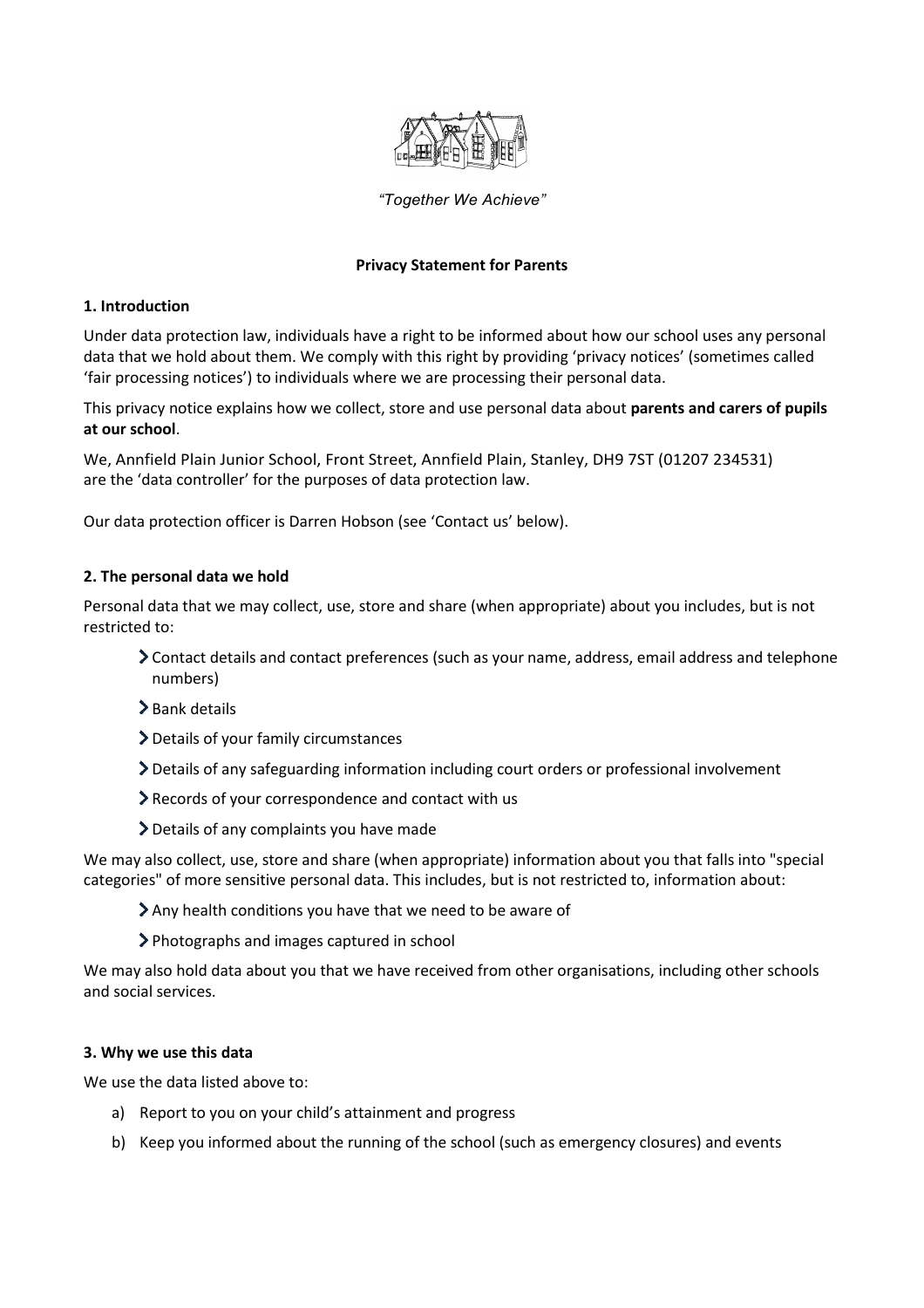- c) Process payments for school services and clubs
- d) Provide appropriate pastoral care
- e) Protect pupil welfare
- f) Assess the quality of our services
- g) Carry out research
- h) Comply with our legal and statutory obligations

## **3.1 Use of your personal data for marketing purposes**

Where you have given us consent to do so, we may send you marketing information by email or text promoting school events, campaigns, charitable causes or services that may be of interest to you.

You can withdraw consent or 'opt out' of receiving these emails and/or texts at any time by clicking on the 'Unsubscribe' link at the bottom of any such communication, or by contacting us (see 'Contact us' below).

## **3.2 Use of your personal data in automated decision making and profiling**

We do not currently process any personal data through automated decision making or profiling. If this changes in the future, we will amend any relevant privacy notices in order to explain the processing to you, including your right to object to it.

## **4. Our lawful basis for using this data**

Our lawful bases for processing your personal data for the purposes listed in section 3 above are as follows:

- For the purposes of 3a, 3b, 3c 3d, 3e, 3f, 3g and 3h above in accordance with the 'public task' basis – we need to process data to fulfil our statutory functions as a school.
- For the purposes of 3h above in accordance with the 'legal obligation' basis we need to process data to meet our responsibilities under law.
- $\blacktriangleright$  For the purposes of 3b and 3c above in accordance with the 'consent' basis we will obtain consent from you to use your personal data if using your contact details for marketing or promotion purposes and any online payment systems.
- For the purposes of 3e above , in accordance with the 'vital interests' basis we will use this personal data in a life-or-death situation

Where you have provided us with consent to use your data, you may withdraw this consent at any time. We will make this clear when requesting your consent, and explain how you would go about withdrawing consent if you wish to do so.

## **4.1 Our basis for using special category data**

For 'special category' data, we only collect and use it when we have both a lawful basis, as set out above, and one of the following conditions for processing as set out in data protection law:

- We have obtained your explicit consent to use your personal data in a certain way
- We need to perform or exercise an obligation or right in relation to employment, social security or social protection law
- We need to protect an individual's vital interests (i.e. protect your life or someone else's life), in situations where you're physically or legally incapable of giving consent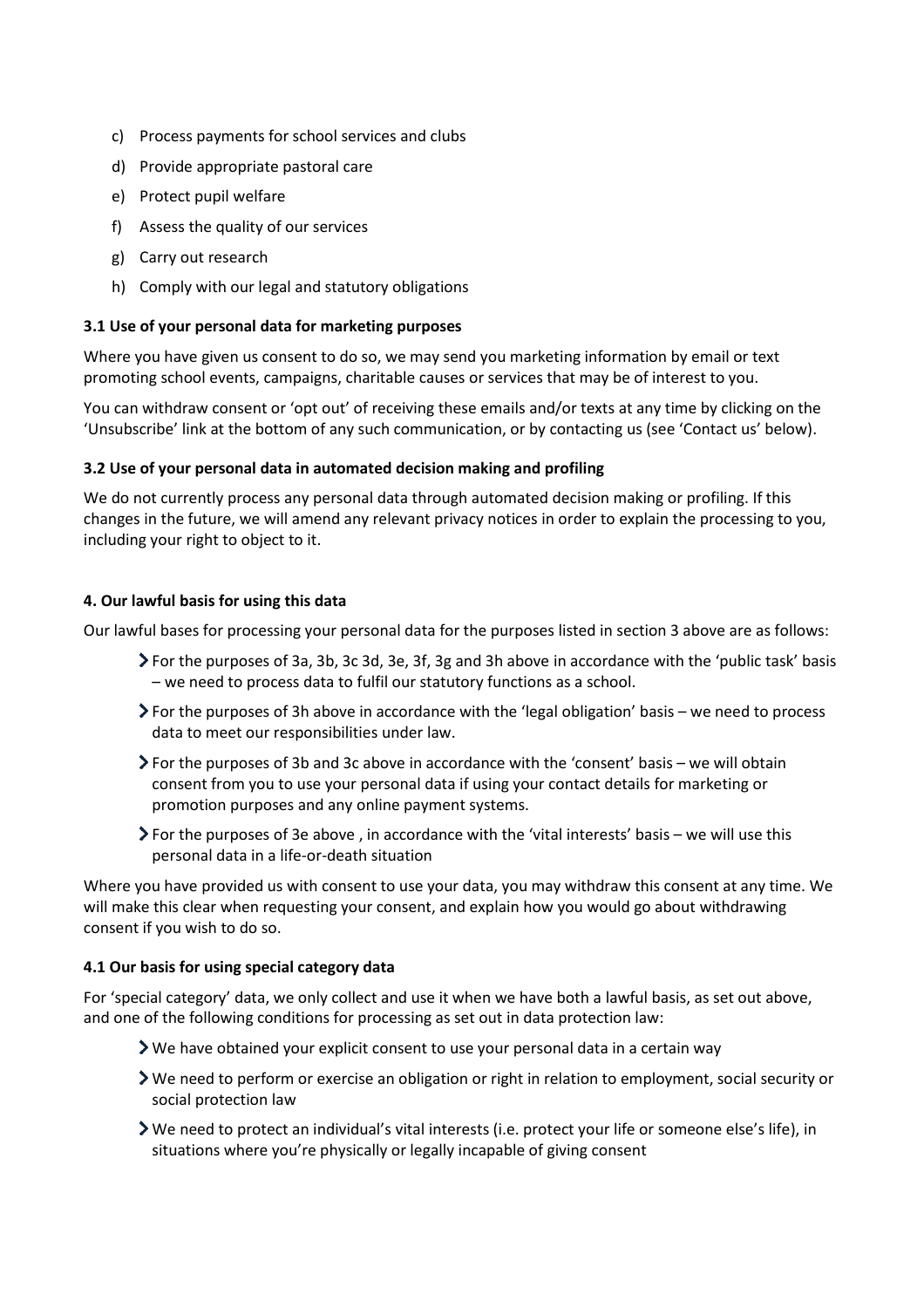- If the data concerned has already been made manifestly public by you
- We need to process it for the establishment, exercise or defence of legal claims
- $\triangleright$  We need to process it for reasons of substantial public interest as defined in legislation
- $\triangleright$  We need to process it for health or social care purposes, and the processing is done by, or under the direction of, a health or social work professional or by any other person obliged to confidentiality under law
- $\triangleright$  We need to process it for public health reasons, and the processing is done by, or under the direction of, a health professional or by any other person obliged to confidentiality under law
- We need to process it for archiving purposes, scientific or historical research purposes, or for statistical purposes, and the processing is in the public interest

For criminal offence data, we will only collect and use it when we have both a lawful basis, as set out above, and a condition for processing as set out in data protection law. Conditions include:

- We have obtained your consent to use it in a specific way
- We need to protect an individual's vital interests (i.e. protect your life or someone else's life), in situations where you're physically or legally incapable of giving consent
- $\sum$  The data concerned has already been made manifestly public by you
- We need to process it for, or in connection with, legal proceedings, to obtain legal advice, or for the establishment, exercise or defence of legal rights
- We need to process it for reasons of substantial public interest as defined in legislation

#### **5. Collecting this data**

While the majority of information we collect about you is mandatory, there is some information that can be provided voluntarily.

Whenever we seek to collect information from you, we make it clear whether you must provide this information (and if so, what the possible consequences are of not complying), or whether you have a choice.

Most of the data we hold about you will come from you, but we may also hold data about you from:

- > Local authorities
- Government departments or agencies
- Your children
- Police forces, courts, tribunals

### **6. How we store this data**

We keep personal information about you while your child is attending our school. We may also keep it beyond their attendance at our school if this is necessary. Our Record Keeping and Retention Policy sets out how long we keep information about visitors. The policy is available on the school website and also by request from the school office or Data Protection Officer.

We have put in place appropriate security measures to prevent your personal information being accidentally lost, used or accessed in an unauthorised way, altered or disclosed.

We will dispose of your personal data securely when we no longer need it.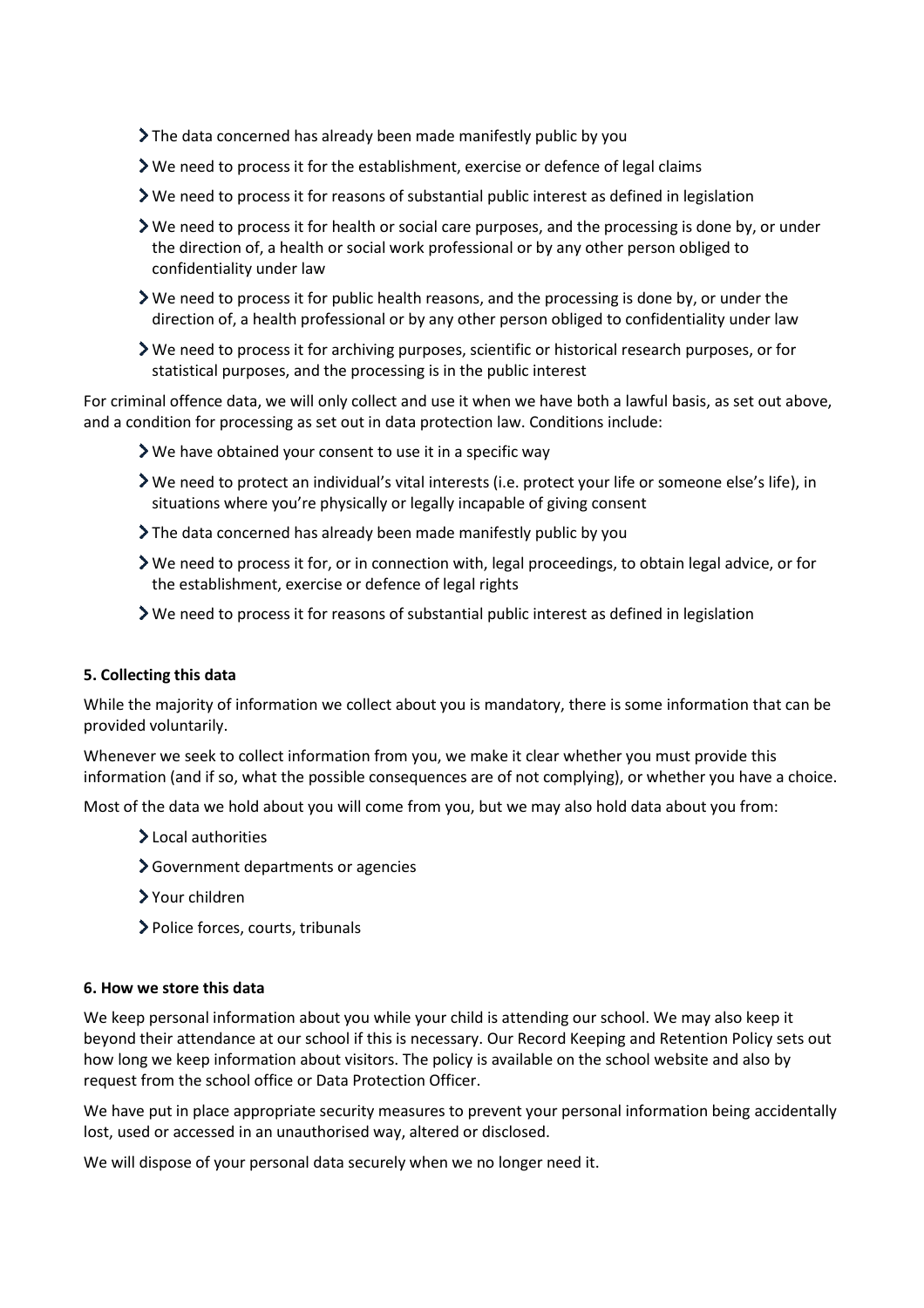# **7. Who we share data with**

We do not share information about you with any third party without consent unless the law and our policies allow us to do so.

Where it is legally required, or necessary (and it complies with data protection law), we may share personal information about you with:

- Our local authority to meet our legal obligations to share certain information with it, such as safeguarding concerns and information about exclusions
- Government departments or agencies
- **>** Our regulator, Ofsted
- Suppliers and service providers
- > Financial organisations
- > Our auditors
- > Survey and research organisations
- > Health authorities
- > Security organisations
- Health and social welfare organisations
- Professional advisers and consultants
- Charities and voluntary organisations
- Police forces, courts, tribunals

## **7.1 Transferring data internationally**

We may share personal information about you with international third parties outside of the European Economic Area, where different data protection legislation applies

Where we transfer your personal data to a country or territory outside the European Economic Area, we will do so in accordance with data protection law.

In cases where we have to set up safeguarding arrangements to complete this transfer, you can get a copy of these arrangements by contacting us.

## **8. Your rights**

## **8.1 How to access personal information that we hold about you**

You have a right to make a 'subject access request' to gain access to personal information that we hold about you.

If you make a subject access request, and if we do hold information about you, we will (subject to any exemptions that may apply):

- $\sum$  Give you a description of it
- Tell you why we are holding and processing it, and how long we will keep it for